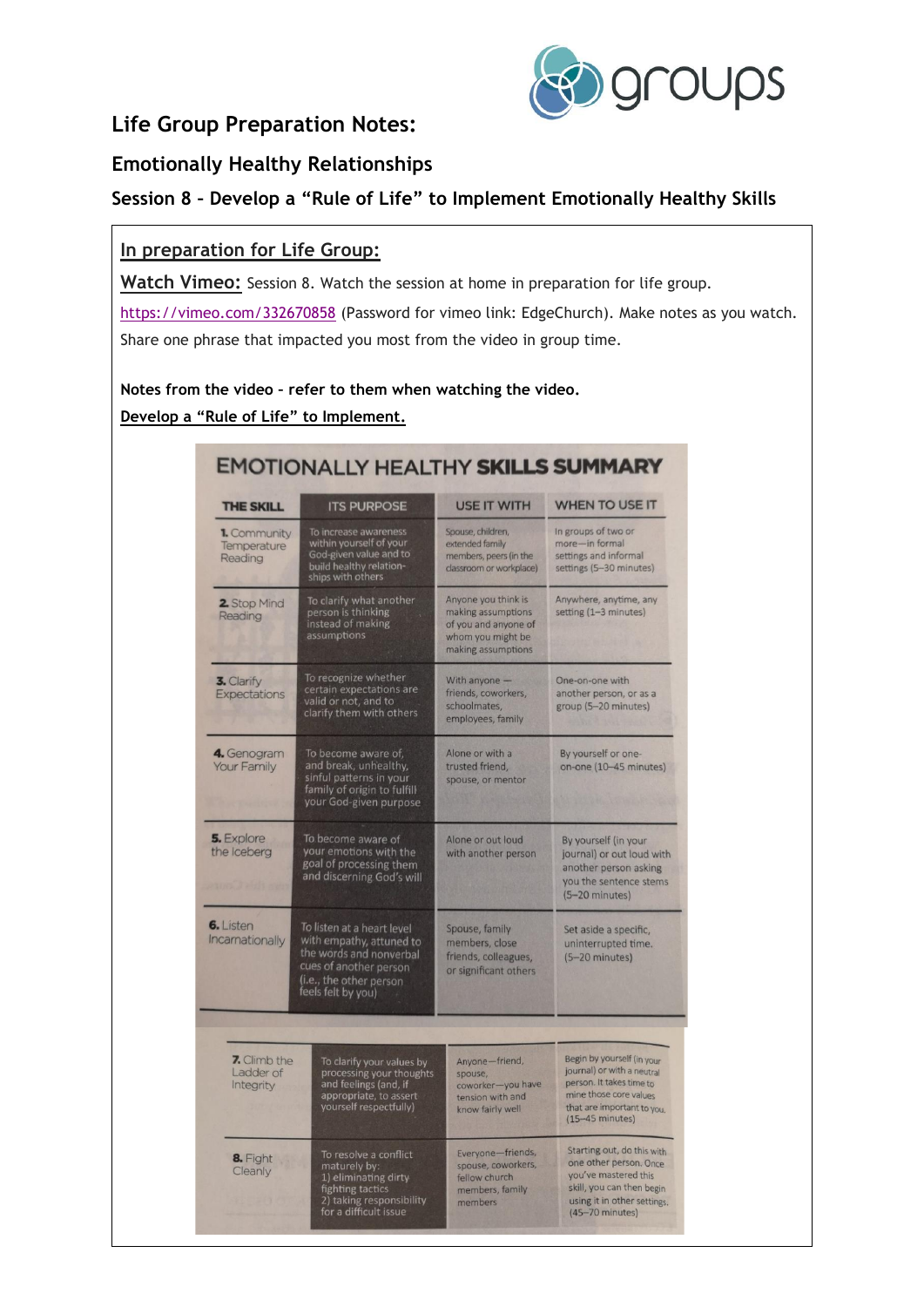

#### **Create a Rule of Life**

- A Rule of Life is like a trellis, a structure to help you grow and mature, bear fruit for Christ.
- It is an intentional, conscious plan to apply the EH Relationship skills to all our relationships as a disciple in the new family of Jesus.



**As you craft your Rule of Life, consider the previous 7 sessions reflected in the diagram below:**



### **Group Time:**

'

**Worship:** Suggested song is "Do it Again" By Elevation Worship. Listen to the words of the song and pray back to God a phrase that stands out to you.

**Pray:** Take 2 minutes of silence to "be still and know that I am God." Psalm 46:10. Then pray prayers of thanks for His presence.

**Check-in:** Share which of the last seven sessions has impacted you the most. Briefly explain.

**Purpose:** The goal of this session is to create a specific plan to implement the Emotionally Healthy Relationship Skills into your life in order to transform your relationship with God, yourself and others.

**Introduction:** "Ordering our lives so that we are intentionally paying attention to God, and remembering him in all we do, is no small task. Our crammed schedules, endless to-do lists, demanding jobs and families, noisy surroundings, and anxieties keep us from making the changes we desire.

We often find ourselves unfocused, distracted, and spiritually adrift. Nurturing a growing spirituality in which we love God and others well calls for a conscious, purposeful plan.

# edge church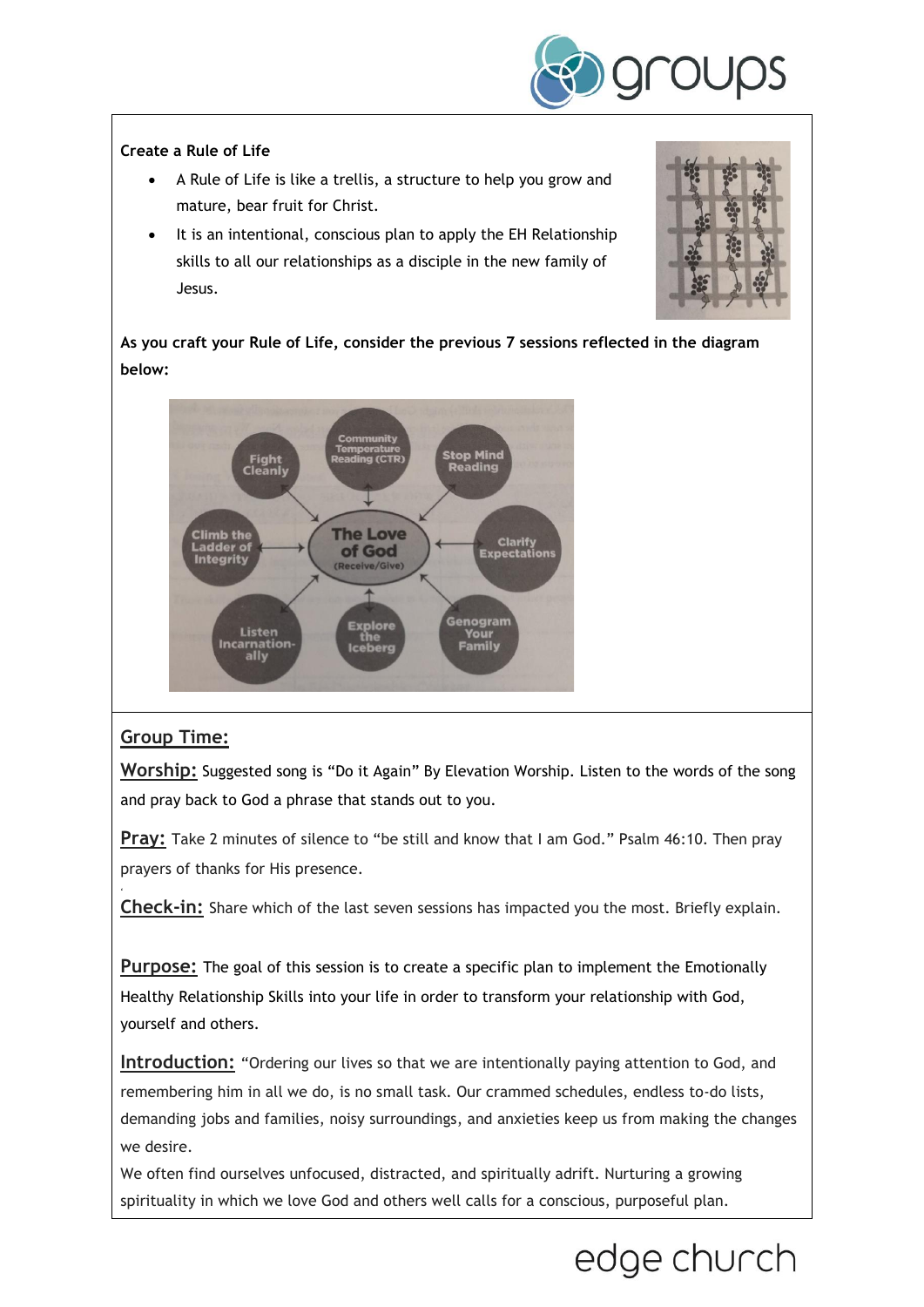

To implement what we have learned and reverse decades of unhealthy ways of living, requires thoughtfulness. To help us do this, we will uncover an ancient, buried church treasure called the "Rule of Life"."

### **Bible Study:** Luke 14:25-30

### **Group Discussion:**

- 1. The word hate is a common Hebrew exaggeration used to make a point. In what sense is Jesus asking us to "hate" our family and even our own life?
- 2. When a person carried a cross in first-century Palestine, this meant they were about to be executed. In this light, what do you think might be the implications for you to "carry your cross" and die, especially as it relates to implementing these new skills you have learned in these sessions?
- 3. How does Jesus' story of the person building a tower illustrate the challenge before us in making long-lasting changes in our lives?
- 4. Share which skills you have found most helpful?
- 5. What positive impact are you experiencing now in your life and relationships as a result of using these skills?
- 6. Which relationships skills might God be inviting you to intentionally focus on during the next three months? Write it/them down in the chart below. Notes: We recommend that you start with only one to three skills. When you experience some success, then you can move on to other skills.

| <b>SKILL</b> | WHO WILL YOU USE IT | HOW OFTEN (DAILY, |
|--------------|---------------------|-------------------|
|              | WITH?               | WEEKLY, MONTHLY)? |
|              |                     |                   |
|              |                     |                   |
|              |                     |                   |
|              |                     |                   |
|              |                     |                   |

7. What obstacles come to mind when you think about implementing these skills into your life? What obstacles or problems might you face if you don't implement them?

Share with the group one or two steps you could take to overcome the obstacles you just identified.